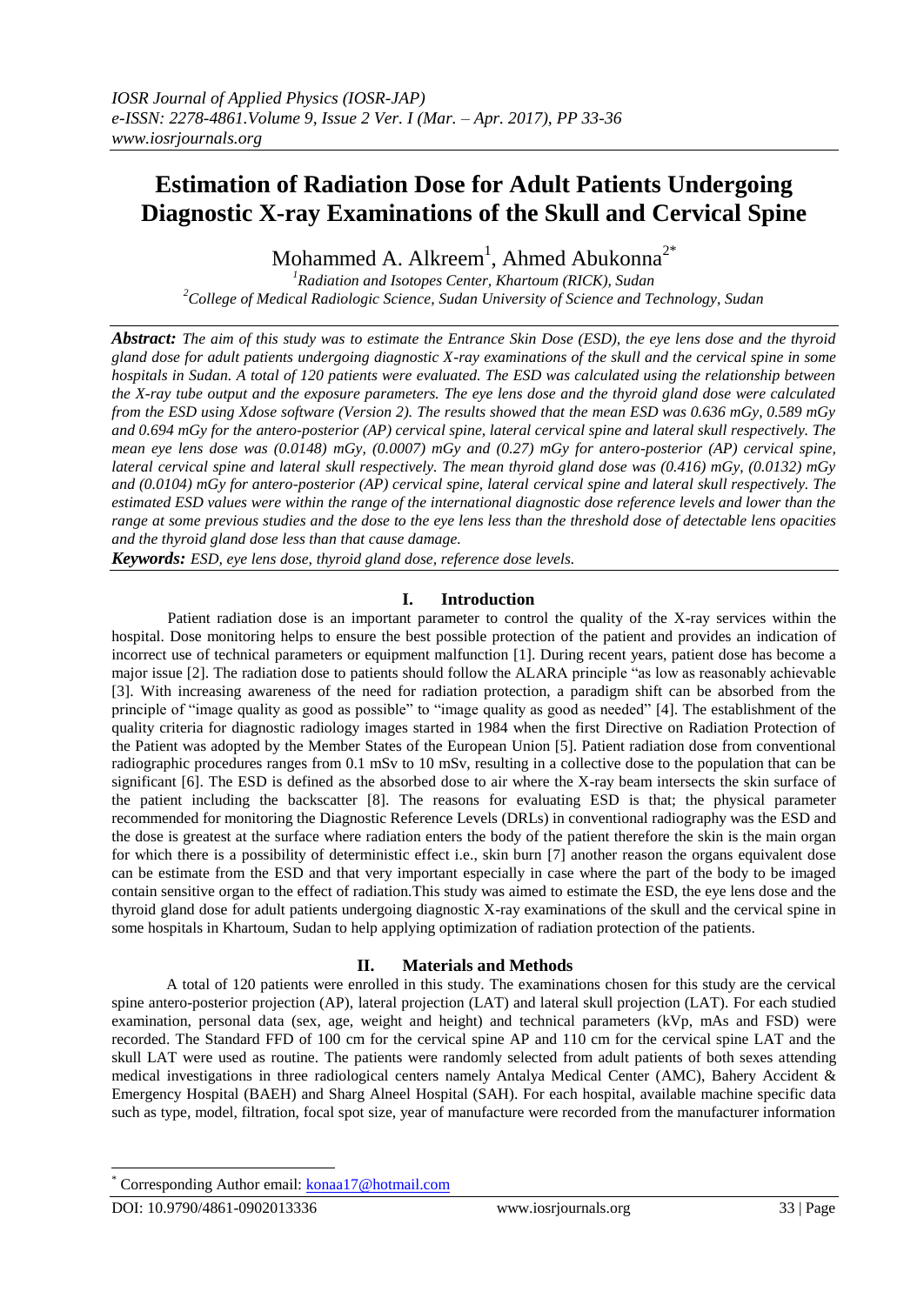written on the machine, all imaging systems are computed radiography based system and all X-ray machines are fixed. These data are presented in table 1.

The ESD for each patient was calculated using real examination data, according to Eq. 1 [9][10].

$$
ESD = OP \times \left(\frac{kV_p}{80}\right)^2 \times mAs \times \left(\frac{100}{FSD}\right)^2 \times BSF
$$
 (1)

Where ESD is the entrance surface dose, OP is the output of the X-ray tube (in  $\mu$ Gy mAs<sup>-1</sup>) at 80 kV<sub>p</sub> at a distance of (100 cm) normalized to 20 mAs,  $kV_p$  is the tube potential (in KV), mAs is the product of the tube current (in mA) and the exposure time (in ms), FSD is the focal spot-to-skin distance and BSF is the backscatter factor. The backscatter factor was 1.35 suggested in European guidelines (EC, 1996) [7]. The FSD was calculated using Eq .2  $FSD = FFD - (b + d)$  $(2)$ 

Where FFD is tube focus-to-image receptor distance, b is the patient thickness and d is image receptor-to-top table distance. b and d were measured using meter ruler. The eye lens dose and thyroid gland dose for each projection were calculated using Xdose software (Version 2). The X-ray tube output was measured at a distance of 100 cm from the tube focus using 80 kVp and 20 mAs using the DIAVOLT universal (Model T43014-01292).

|                                   |                                   | <b>Table 1:</b> Specifications of X-ray machines used |                                   |
|-----------------------------------|-----------------------------------|-------------------------------------------------------|-----------------------------------|
| Hospitals                         | AMC                               | <b>BAEH</b>                                           | <b>SAH</b>                        |
| Manufacturer                      | Toshiba                           | Shimadzu Corporation                                  | Philips                           |
| Model                             | E7239X                            | P18DE-85                                              | 9890 000 86101                    |
| Focal spot size                   | 2.0/1.0                           | 0.6/1.2                                               | <b>NA</b>                         |
| Total filtration                  | $1.9$ mm AL at                    | $2.5$ mm AL at                                        | $2.5$ mm AL at                    |
|                                   | 75 kV <sub>P</sub>                | $75 \text{ kVp}$                                      | $75 \text{ kVp}$                  |
| Generator<br>Manufacturer         | Allengers                         | Shimadzu Corporation                                  | Philips                           |
| CR reader                         | <b>Fujifilm FCR PRIMA</b>         | Fujifilm FCR PRIMA                                    | Fujifilm FCR PRIMA                |
|                                   | $35\times43$ cm $14\times17$ Inch | $35\times43$ cm $14\times17$ Inch                     | $35\times43$ cm $14\times17$ Inch |
| Tube output<br>$(\mu GVMAs^{-1})$ | 33.9                              | 47.58                                                 | 54.28                             |

**Table 1**: Specifications of X-ray machines used

#### **III. Results**

**Table 2:** Characteristics of the patients and technical parameters selected for various examinations

| Hospitals   | Projection       | $KV_{P}$<br>$mean+SD$ | mAs<br>$mean \pm SD$ | FSD (cm)<br>$mean \pm SD$ | Grid           |
|-------------|------------------|-----------------------|----------------------|---------------------------|----------------|
|             | $C/S^*AP$        | $67.6 \pm 1.45$       | $15 \pm 0.0$         | $85.2 \pm 1.41$           | N <sub>o</sub> |
| AMC         | $C/S$ LAT        | $70+1.06$             | $15 \pm 0.0$         | $88.13 \pm 3.58$          | Yes            |
|             | <b>Skull LAT</b> | $70.06 \pm 3.12$      | $14.26 \pm 1.57$     | $83.23 \pm 1.33$          | Yes            |
|             | $C/S$ AP         | $62.6 \pm 1.45$       | $12{\pm}0.0$         | $85.2 \pm 1.41$           | Yes            |
| <b>BAEH</b> | $C/S$ LAT        | $57.6 \pm 2.13$       | $9.06 \pm 0.7$       | $87.2 \pm 2.67$           | Yes            |
|             | Skull LAT        | $51.53 \pm 2.66$      | $4.96 \pm 0.12$      | $83.2 \pm 1.53$           | Yes            |
|             | $C/S$ AP         | $64.46 + 1.72$        | $9.66 \pm 0.48$      | $84.66 \pm 1.55$          | N <sub>o</sub> |
| <b>SAH</b>  | $C/S$ LAT        | $68.93 \pm 1.38$      | $9.73 \pm 0.88$      | $87.93 \pm 3.34$          | Yes            |
|             | <b>Skull LAT</b> | $69 \pm 1.195$        | $14.8 \pm 1.2$       | $83.56 \pm 1.68$          | Yes            |

C/S\* : Cervical Spine.

## **Table 3:** The mean ESD (in mGy±SD) in the three Hospitals

| Hospitals   |                    | ESD(mGy)<br>$mean \pm SD$ |                    |
|-------------|--------------------|---------------------------|--------------------|
| Examination | $C/S$ AP           | $C/S$ LAT                 | Skull LAT          |
| AMC         | $0.676 \pm 0.032$  | $0.679 \pm 0.053$         | $0.731 \pm 0.135$  |
| <b>BAEH</b> | $0.69 \pm 0.056$   | $0.399 \pm 0.0561$        | $0.192 \pm 0.0278$ |
| <b>SAH</b>  | $0.544 \pm 0.0536$ | $0.691 \pm 0.107$         | $1.161 \pm 0.152$  |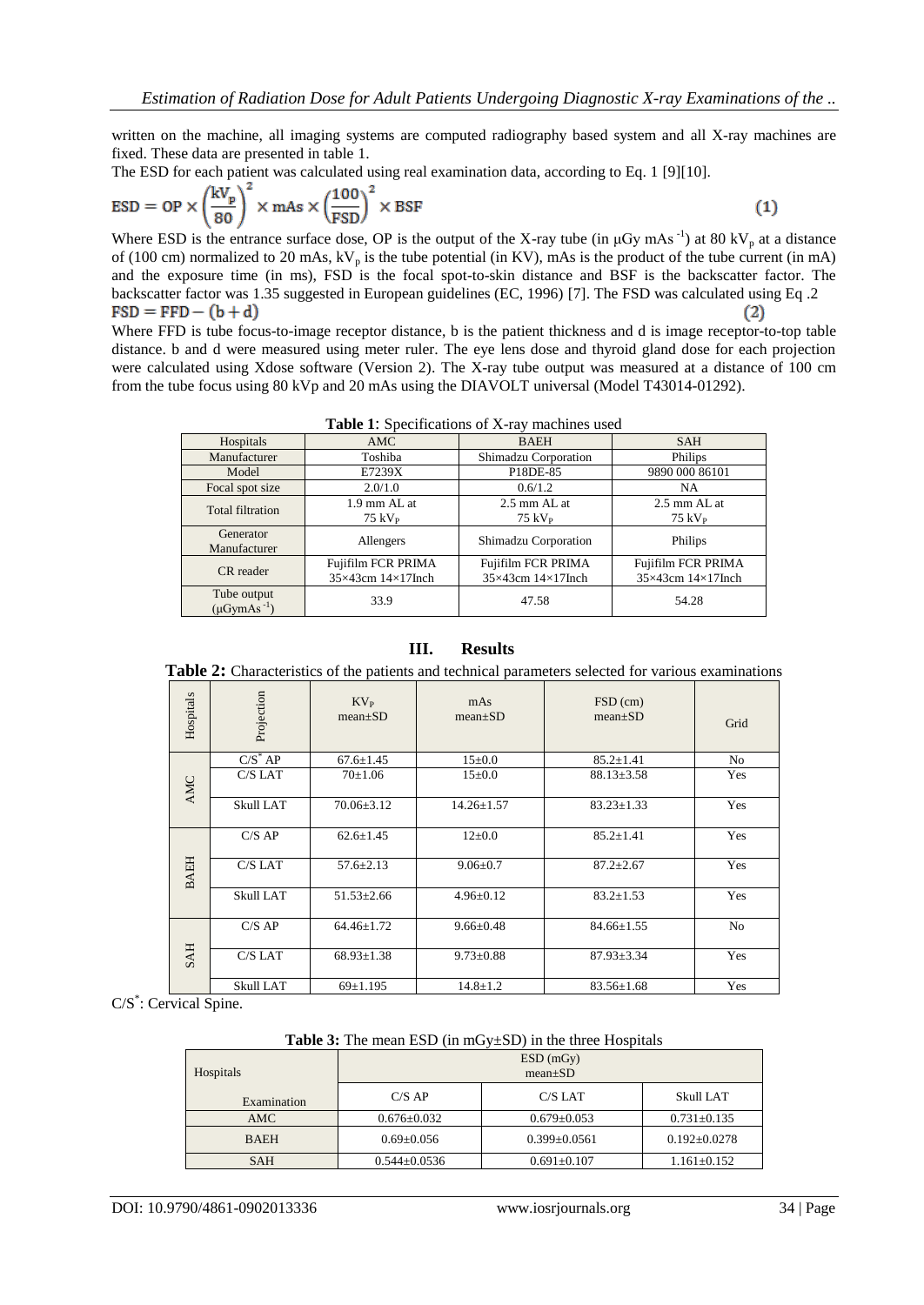|             |               |                    |                      | J /                  |
|-------------|---------------|--------------------|----------------------|----------------------|
|             |               | $C/S$ AP           | $C/S$ LAT            | <b>Skull LAT</b>     |
|             | Eye lens dose | $0.0165 \pm 0.001$ | $0.00076 \pm 0.0001$ | $0.283 \pm 0.054$    |
| AMC         | $mean+SD$     |                    |                      |                      |
|             | Thyroid dose  | $0.436 + 0.022$    | $0.0159 \pm 0.0012$  | $0.0113 \pm 0.003$   |
|             | $mean \pm SD$ |                    |                      |                      |
|             | Eye lens dose | $0.0145 \pm 0.001$ | $0.0003 \pm 0.0007$  | $0.07082 \pm 0.01$   |
|             | $mean+SD$     |                    |                      |                      |
| <b>BAEH</b> | Thyroid dose  | $0.456 \pm 0.063$  | $0.00716 \pm 0.001$  | $0.00162 \pm 0.0004$ |
|             | $mean \pm SD$ |                    |                      |                      |
|             | Eye lens dose | $0.0136 \pm 0.001$ | $0.0009 \pm 0.0001$  | $0.457 \pm 0.061$    |
| <b>SAH</b>  | $mean \pm SD$ |                    |                      |                      |
|             | Thyroid dose  | $0.356 \pm 0.043$  | $0.0177 \pm 0.003$   | $0.0185 \pm 0.003$   |
|             | $mean \pm SD$ |                    |                      |                      |

**Table 4:** The (mean $\pm$ SD) eye lens dose and thyroid gland dose (in mGy) in the three Hospitals



**Figure 2:** Illustration of the relationship between the ESD and the kV<sub>p</sub>, mAs and the X-ray tube output

| <b>Table 5:</b> Comparison of ESD (in mov) with the DKLs and some previous studies |                        |                         |             |
|------------------------------------------------------------------------------------|------------------------|-------------------------|-------------|
| The Studies                                                                        | Cervical spine<br>(AP) | Cervical spine<br>(LAT) | Skull (LAT) |
| This study                                                                         | 0.636                  | 0.589                   | 0.694       |
| Abu KhiarA A (2016) [13]                                                           | 1.35                   | 1.67                    | 1.2         |
| Olivera Ciraj et al (2004) [14]                                                    | 1.3                    | 1.03                    | 0.95        |
| A. Beganović et al (1997) [15]                                                     | 0.9                    | 0.2                     | 0.909       |
| Damijan Škrk et al (2014) [17]                                                     | 1.4                    | l .4                    | 1.73        |

|--|

## **IV. Discussion**

The highest kVp and mAs for the cervical spine AP and cervical spine LAT were observed in AMC. BAEH observed lowest  $kV_p$  and mAs for cervical spine LAT and the skull LAT. This variation in the exposure parameters may be due to the variations in the patient's weights, thicknesses and radiographic techniques employed by the operators. Table 3 showed that, the highest ESD for the cervical spine AP (0.676 mGy) was observed in AMC, the highest ESD for the cervical spine LAT (0.691 mGy) and the skull LAT (1.161 mGy) were observed in SAH. The lowest ESD for the cervical spine LAT (0.399 mGy) and the skull LAT (0.192 mGy) were observed in BAEH. Table 2 showed that, The FSD was almost constant for the same test between the three hospitals. AMC and SAH used approximately the same exposure parameters  $(kV_p)$ , mAs and FSD) although it was noted a different ESD for the lateral skull. This difference may be due to the difference in the X-ray tube output between the two hospitals. The ESDs values compared with the international diagnostic dose reference levels (DRLs) [11] and other studies in the Sudan  $[1][9][10][12][13]$  and other countries  $[14][15][16][17]$ , the results showed that; all estimated ESDs values within the range of the DRLs and lower than the range of some previous studies.

Table 4 showed that, the eye lens dose and thyroid gland dose increases with increase the ESD for the same projection. The maximum eye lens dose (0.457) mGy was observed for the skull LAT in SAH that may be due to manual exposure control settings, patient size and other equipment-related factors. The maximum thyroid gland dose (0.436) mGy was observed for cervical spine AP in AMC that may be due to the position of thyroid gland at the center of the beam entry. The mean ESD compared with published works are shown in Table 5; the mean ESD for